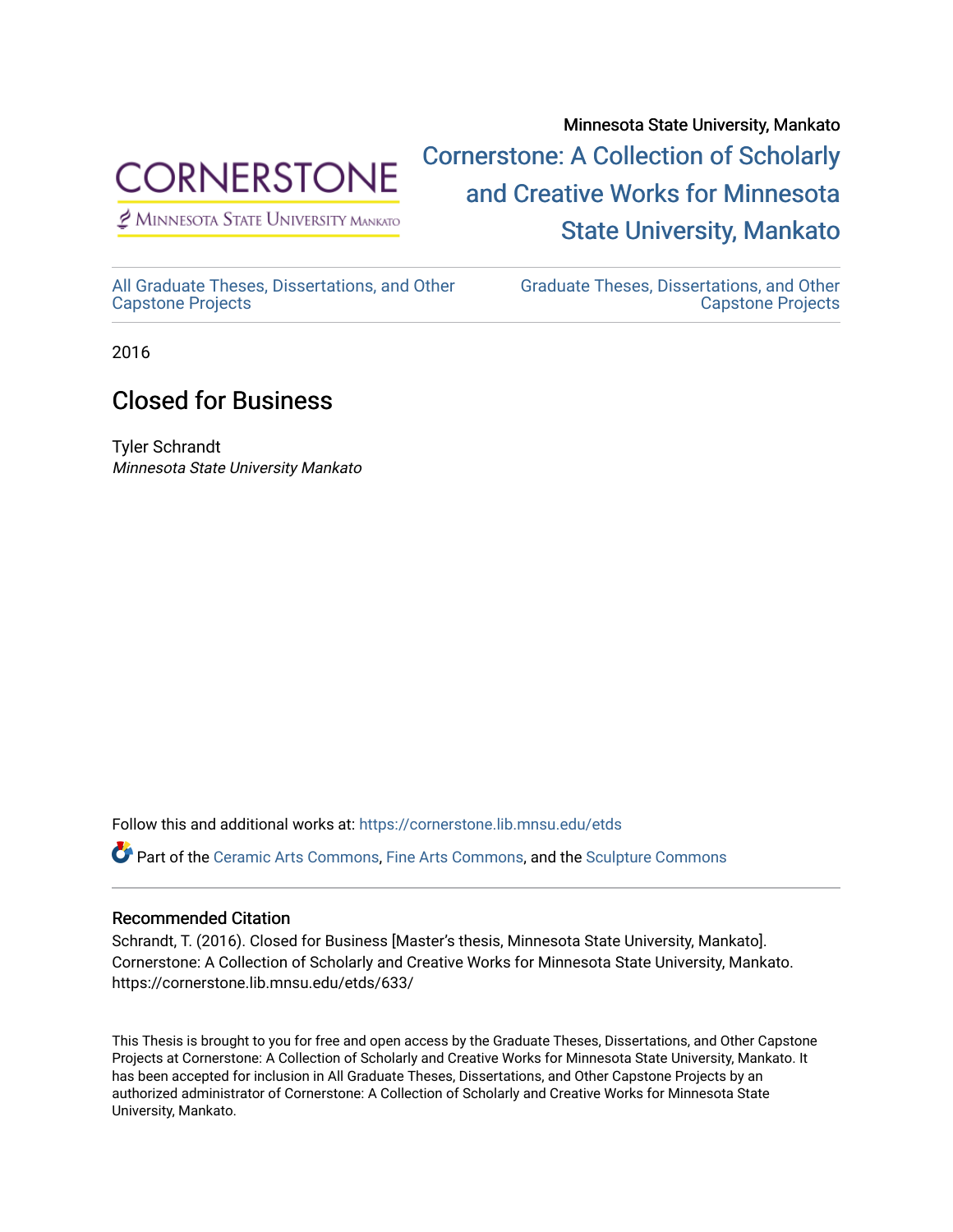Closed For Business

By

Tyler Schrandt

A Thesis Submitted in Partial Fulfillment of the

Requirements for the Degree of

Master of Arts

In

Studio Art

Installation

Minnesota State University, Mankato

Mankato, Minnesota

Spring 2016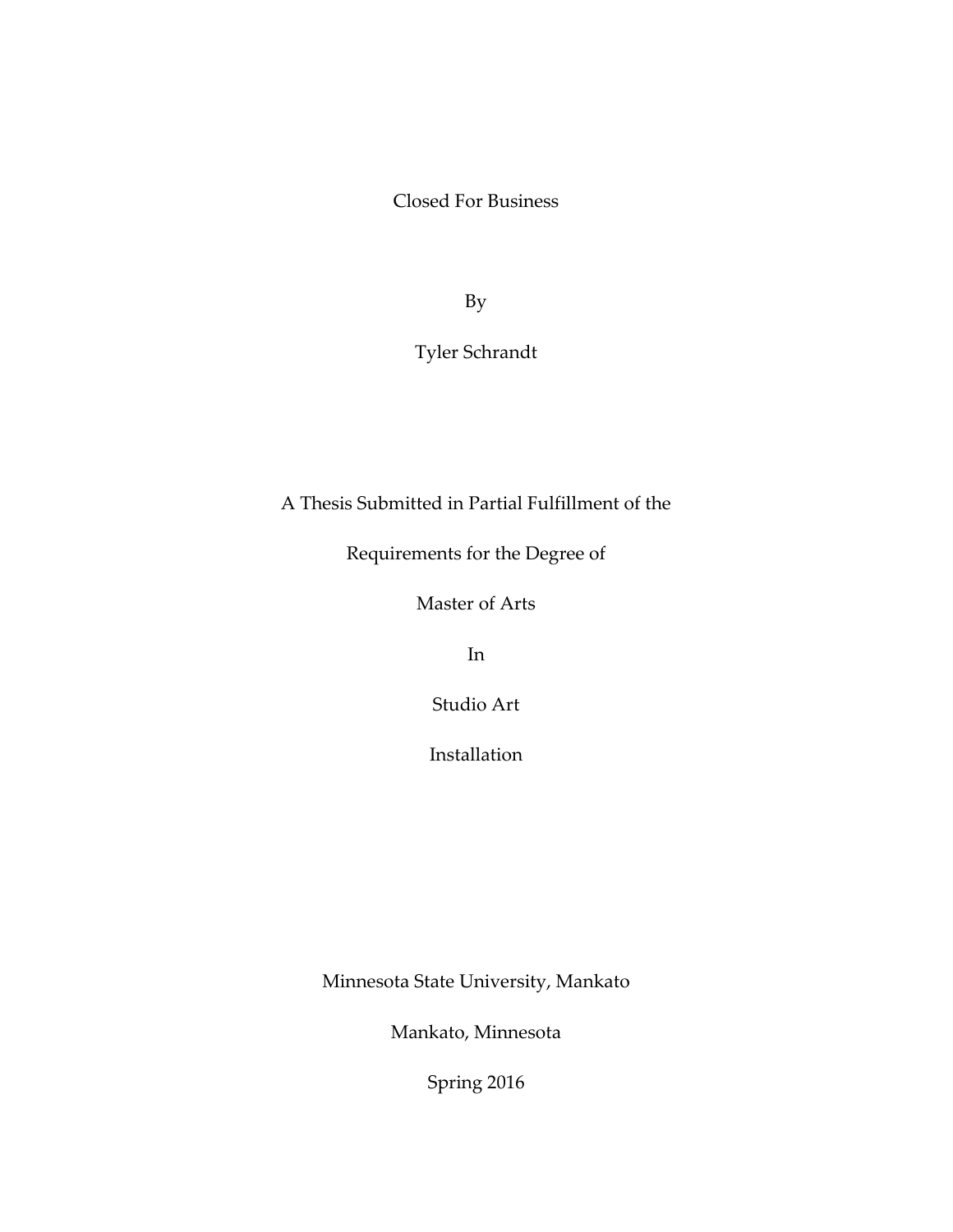## Tyler Schrandt

Closed for Business is an installation which creates an immersive environment that awards the curious. The inspiration for the exhibition came from local industry and human tendency. In likeliness of a defunct factory, the installation transforms the gallery into a dimly lit mysterious space. Using mostly objects found on local farms and in everyday households, a narrative takes shape. The question "what happened here?" looms as you investigate the space looking for clues. With a keen eye for observation, you navigate the room and stumble upon the office of a misguided -- and missing - entrepreneur. As you internalizing the questionable activity in the office, the nature of this person becomes clear. Outside the office, another type of person is represented; an example of adolescence with graffiti, destruction of property, and lewd behavior. A connection between two types of people is made. Are they all that different?

Closed for Business presents a series of clues for the curious minded, an installation that tells a story of two types of people -- adolescences and adults -- when no one is watching.